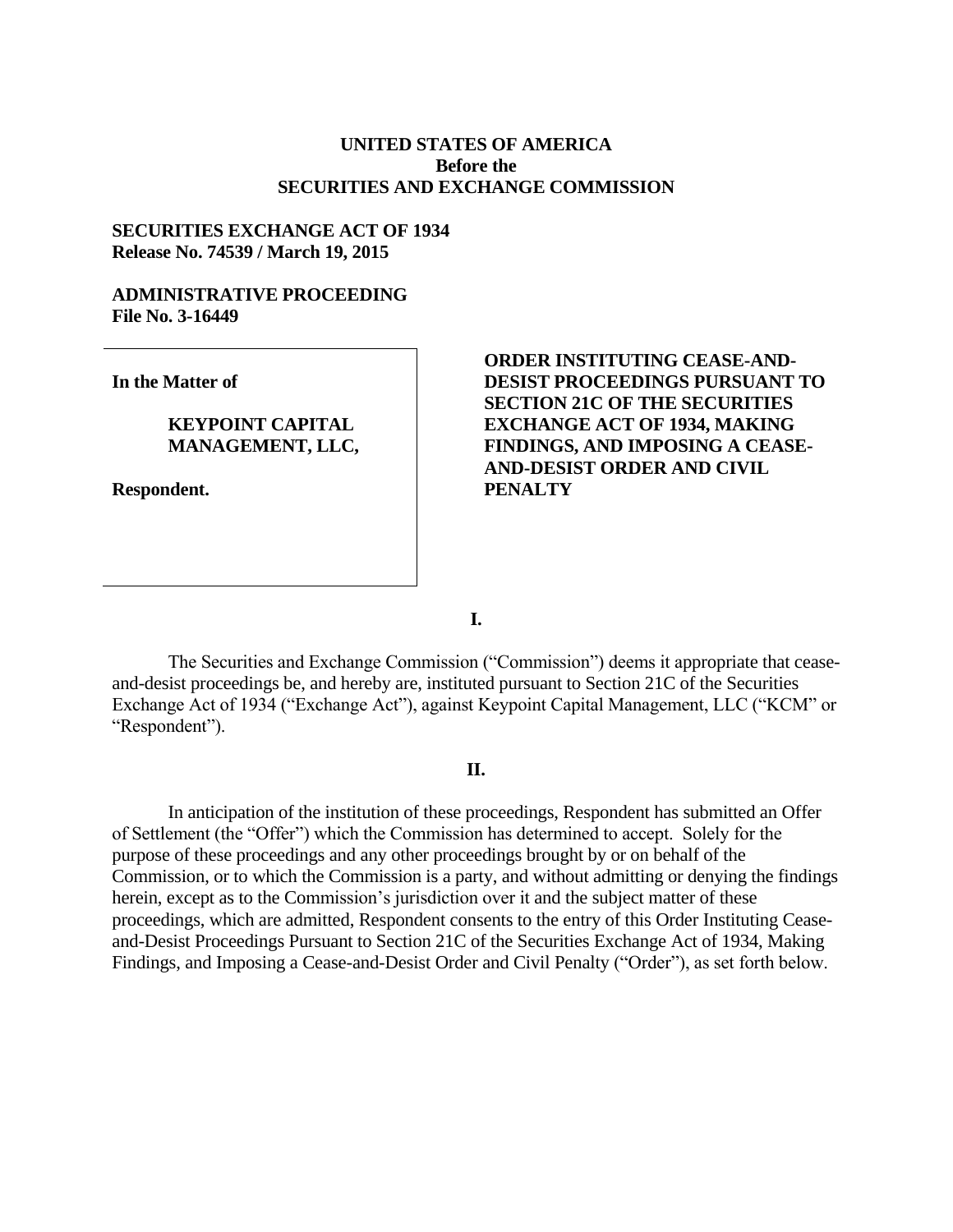On the basis of this Order and Respondent's Offer, the Commission finds that:

#### **Summary**

1. These proceedings arise out of a violation of Rule 105 of Regulation M of the Exchange Act by KCM, a Dallas-based registered investment adviser. Rule 105 prohibits buying an equity security made available through a secondary or follow-on public offering, conducted on a firm commitment basis, from an underwriter or broker or dealer participating in the offering after having sold short the same security during the restricted period as defined therein.

2. In March 2013, KCM bought offered shares from an underwriter or broker or dealer participating in a follow-on public offering after having sold short the same security during the restricted period. This violation resulted in profits of \$11,654.62.

#### **Respondent**

3. KeyPoint Capital Management, LLC is a limited liability company incorporated in Texas and based in Dallas, Texas. KCM has been registered with the Commission as an investment adviser since April 17, 2012 and has over \$244 million in assets under management.

#### **Legal Framework**

4. Rule 105 makes it unlawful for a person to purchase equity securities in certain public offerings from an underwriter, broker, or dealer participating in the offering if that person sold short the security that is the subject of the offering during the restricted period defined in the rule, absent an exception. 17 C.F.R. § 242.105; see Short Selling in Connection with a Public Offering, Rel. No. 34-56206, 72 Fed. Reg. 45094 (Aug. 10, 2007) (effective Oct. 9, 2007). The Rule 105 restricted period is the shorter of the period: (1) beginning five business days before the pricing of the offered securities and ending with such pricing; or (2) beginning with the initial filing of a registration statement or notification on Form 1-A or Form 1-E and ending with pricing. 17 C.F.R § 242.105(a)(1) and (a)(2).

5. The Commission adopted Rule 105 "to foster secondary and follow-on offering prices that are determined by independent market dynamics and not by potentially manipulative activity." 72 Fed. Reg. 45094. Rule 105 is "prophylactic and prohibits the conduct irrespective of the short seller's intent" in effecting the short sale. Id. at 45103.

## **KCM's Violation of Rule 105 of Regulation M**

6. During the period from March 6, 2013 through March 7, 2013, KCM, on behalf of its advisory clients, sold short 24,400 shares of Ramco-Gershenson Properties Trust ("Ramco") at prices ranging between \$15.90 and \$15.94. After the market close on March 12, 2013, Ramco announced the pricing of a follow-on offering of seven million shares of its common stock at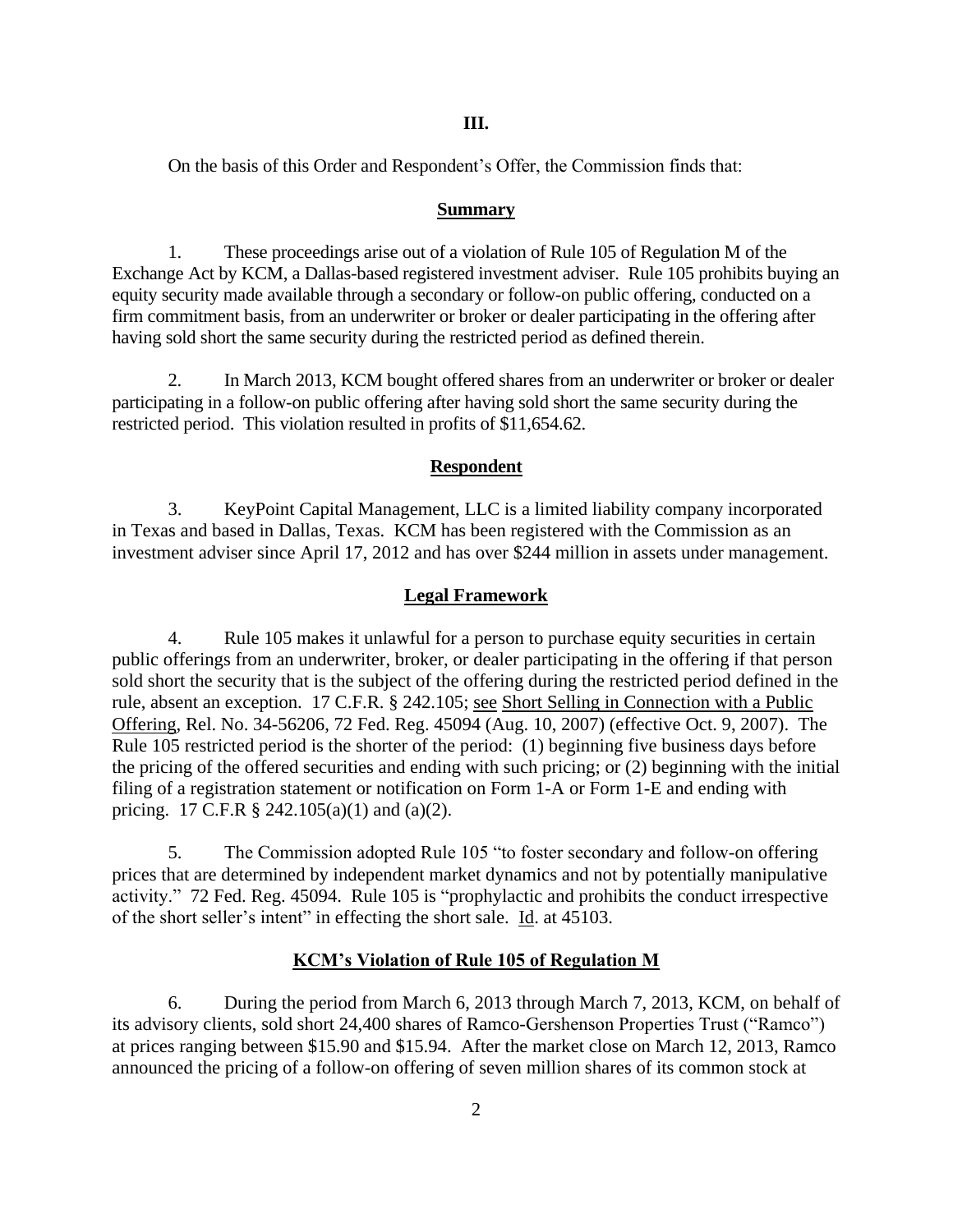\$15.55 per share. The Rule 105 restricted period relating to this follow-on offering was March 5 through March 11, 2013, the period beginning five business days before the pricing of Ramco's offered securities and ending with the pricing of the offering shares. In March 2013, KCM participated in Ramco's follow-on offering and purchased 34,272 Ramco shares for several of its clients after having sold short 24,400 shares of the same security during the restricted period.

7. The profits consisted of the following:

A. First, the Respondent profited from the difference between the proceeds from their restricted period short sales, and the amounts they paid on an equivalent number of shares received in the offering of the same issuer. These unlawful profits totaled approximately \$5,379.58.

B. Second, in those instances where the number of shares they received in the offering exceeded the number of shares they sold short during the restricted period ("overage"), the Respondent improperly obtained an additional benefit in that they obtained the offering shares at a discount to the market price of the issuer's shares. Unlawful profits in the form of market discounts totaled approximately \$6,275.04.

C. In total, KCM's violations of Rule 105 resulted in profits of \$11,654.62.

## **Violation**

8. As a result of the conduct described above, KCM violated Rule 105 of Regulation M under the Exchange Act.

#### **KCM's Remedial Efforts**

9. In determining to accept the Offer, the Commission considered remedial acts promptly undertaken by Respondent and cooperation afforded to Commission staff.

#### **IV.**

In view of the foregoing, the Commission deems it appropriate to impose the sanctions agreed to in Respondent KCM's Offer.

Accordingly, it is hereby ORDERED that**:**

A. Pursuant to Section 21C of the Exchange Act, Respondent KCM cease and desist from committing or causing any violations and any future violations of Rule 105 of Regulation M of the Exchange Act.

B. Respondent shall, within 30 days of the entry of this Order, pay disgorgement of \$11,654.62, which represents profits gained as a result of the conduct described herein, prejudgment interest of \$596.00, and a civil money penalty in the amount of \$65,000 (for a total